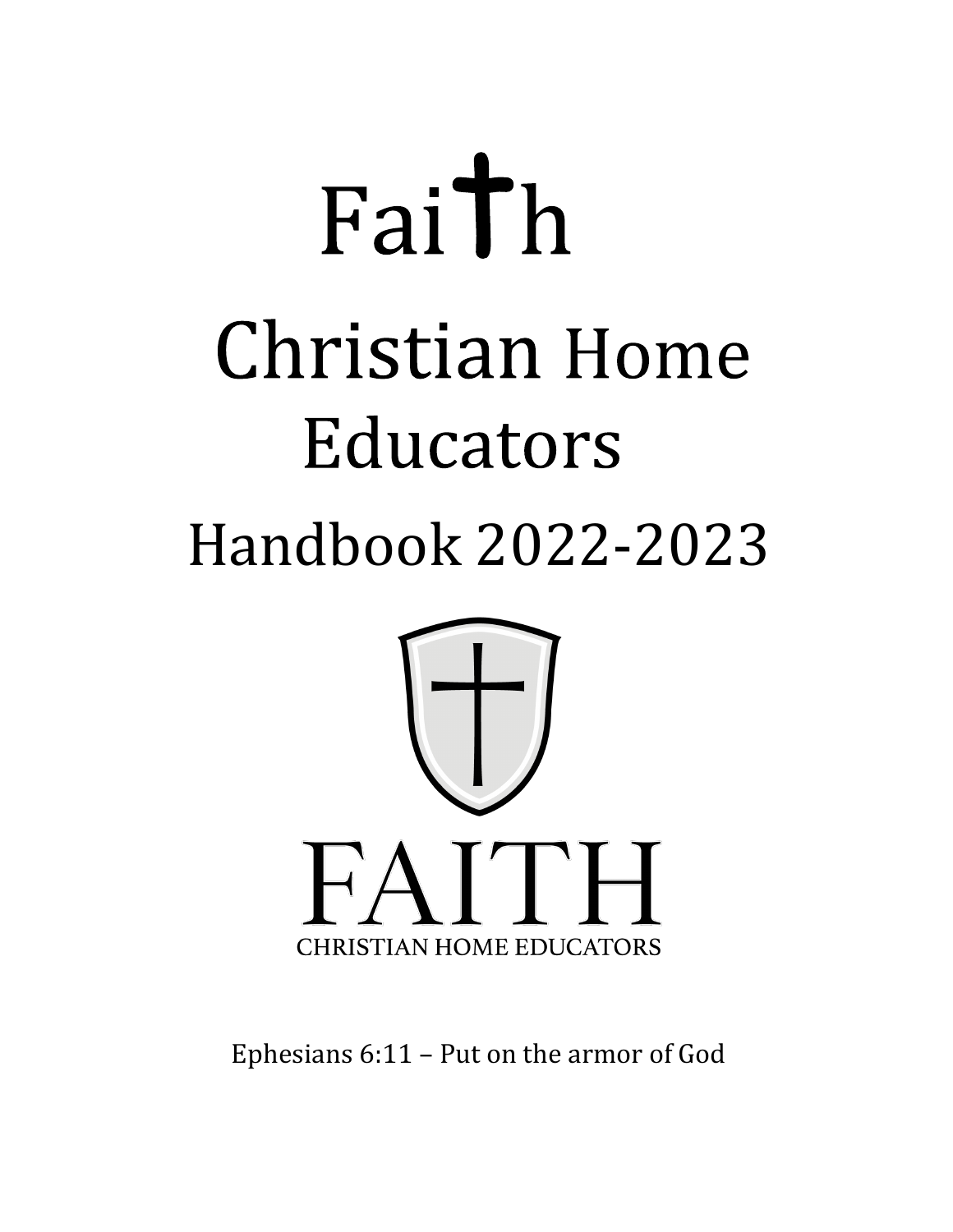## Faith Christian Home Educators School Year 2022 - 2023

First Semester (14 weeks) September 8, 2022 – December 15, 2022 No classes on November 24, 2022

Second Semester (16 weeks) January 12, 2023 – May 4, 2023 (Semester ends May 11, 2023 if a snow day is needed) No classes for Easter break on April 6, 2023

FCHE Classes meet on Thursdays.

Most classes are year-long, but semester classes are offered occasionally. For more class detail, please see the class schedule on our website. www.faithchristianhome.net

#### Location of Classes

North Presbyterian Church 2675 East Hwy 36 North St. Paul, MN 55109

#### **Leadership**

Administrators – Wendy Markham, Cathy Van Rossum

Board of Directors – Lynn Kern (Board President), Michelle Hansen (Board Vice-President), Julie Harms (Board Treasurer), Keri Stage (Board Secretary), Crystal Hamilton, Jennifer Ranalla (Registrar)

#### Contact Information

faithchristianhome@yahoo.com

Please use the Yahoo email above and your message will be responded to within 24 hours.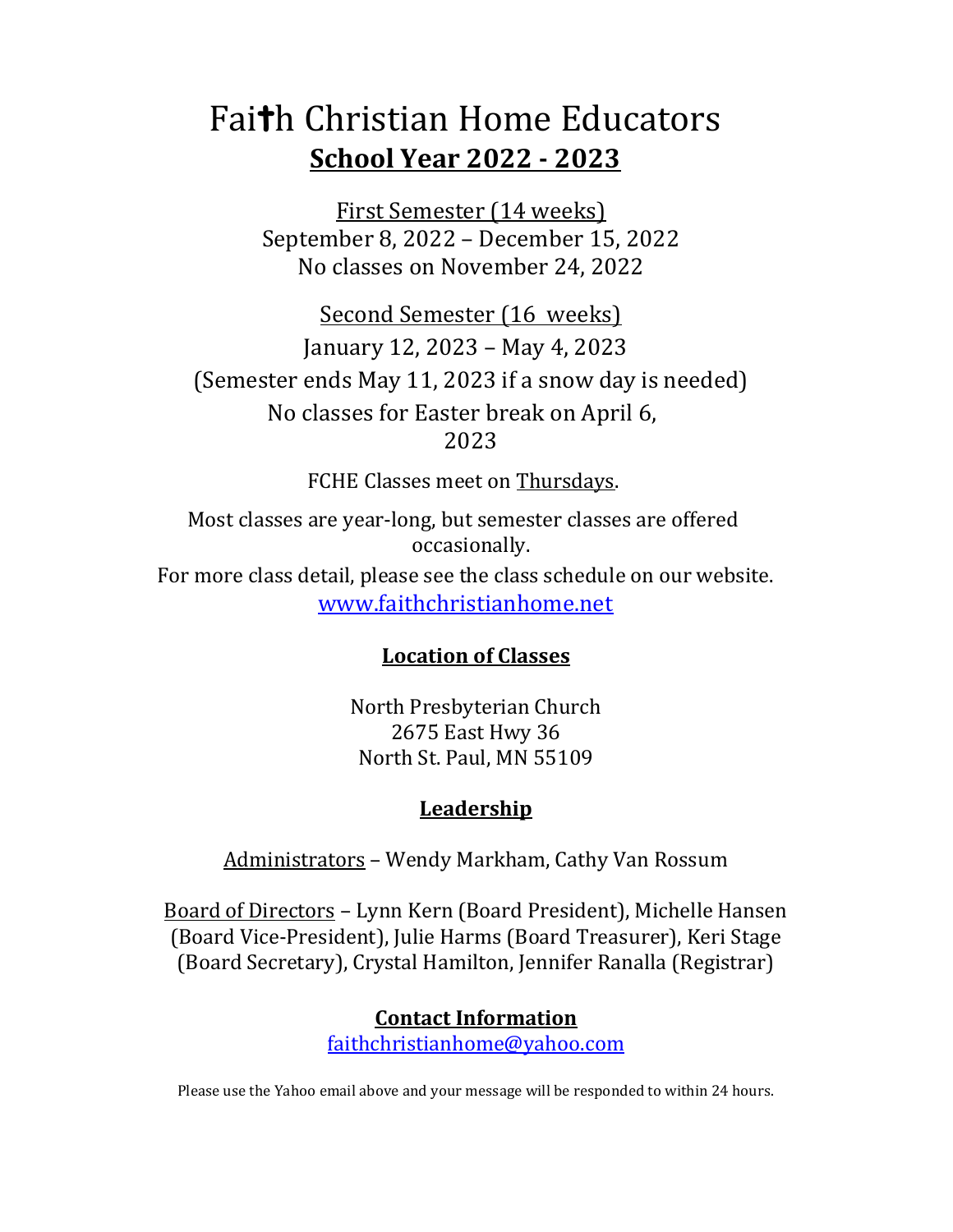# Faith Christian Home Educators Member Handbook

 Faith Christian Home Educators provides weekly learning activities and classes for home schooled students. We are not the primary source of education, but are an enhancement to home education. We believe strongly in the word of God when it says that we are to share the love of Christ with all, and this ministry runs as an educational program with the purpose of training Christian children "in the way they should go" according to Biblical principles. Since this is not an evangelistic program, we focus on and reach out to those home educating families who have already accepted Jesus Christ as their Lord and Savior. Therefore, all classes and worship time will be taught with Christian beliefs woven into them.

#### Mission Statement

Our mission is to partner with Christian families who choose to home school their children. We exist to provide an extension of the Christian home as we train our student members in various school subjects. We strive to be an example of Godly living by helping to prepare the next generation of Christian leaders, and equip them for a life devoted to their Savior Jesus Christ and serving on His behalf in their homes, churches, vocations, and communities. We believe Christian values according to the Holy Bible should be woven into every aspect of education and life, and work to ensure we operate FCHE accordingly. We live and teach these values as we search for opportunities for our students and their families to share Christ's love with others.

#### Statement of Faith

- 1. We believe that the Bible is the inspired, inerrant and infallible Word of God. It is written without error under the inspiration of the Holy Spirit, and has the final authority in all matters of faith and conduct according to 2 Timothy 3:16-17, which states, "All scripture is God-breathed and is useful for teaching, rebuking, correcting, and training in righteousness, so that the man of God may be thoroughly equipped for every good work."
- 2. We believe in the Trinity (John 1:1, John 1:14, 1John 5:7) there is one living and true God, eternally existing in three persons of spirit: Father, Son, and Holy Spirit, and our worship will consist in worshipping the one true God only as Matthew 4:10 states, "Worship the Lord your God and serve Him only."
- 3. We believe that Jesus is the express image of the invisible God, which is to say He is God; that He became man, yet without sin, being conceived by the Holy Spirit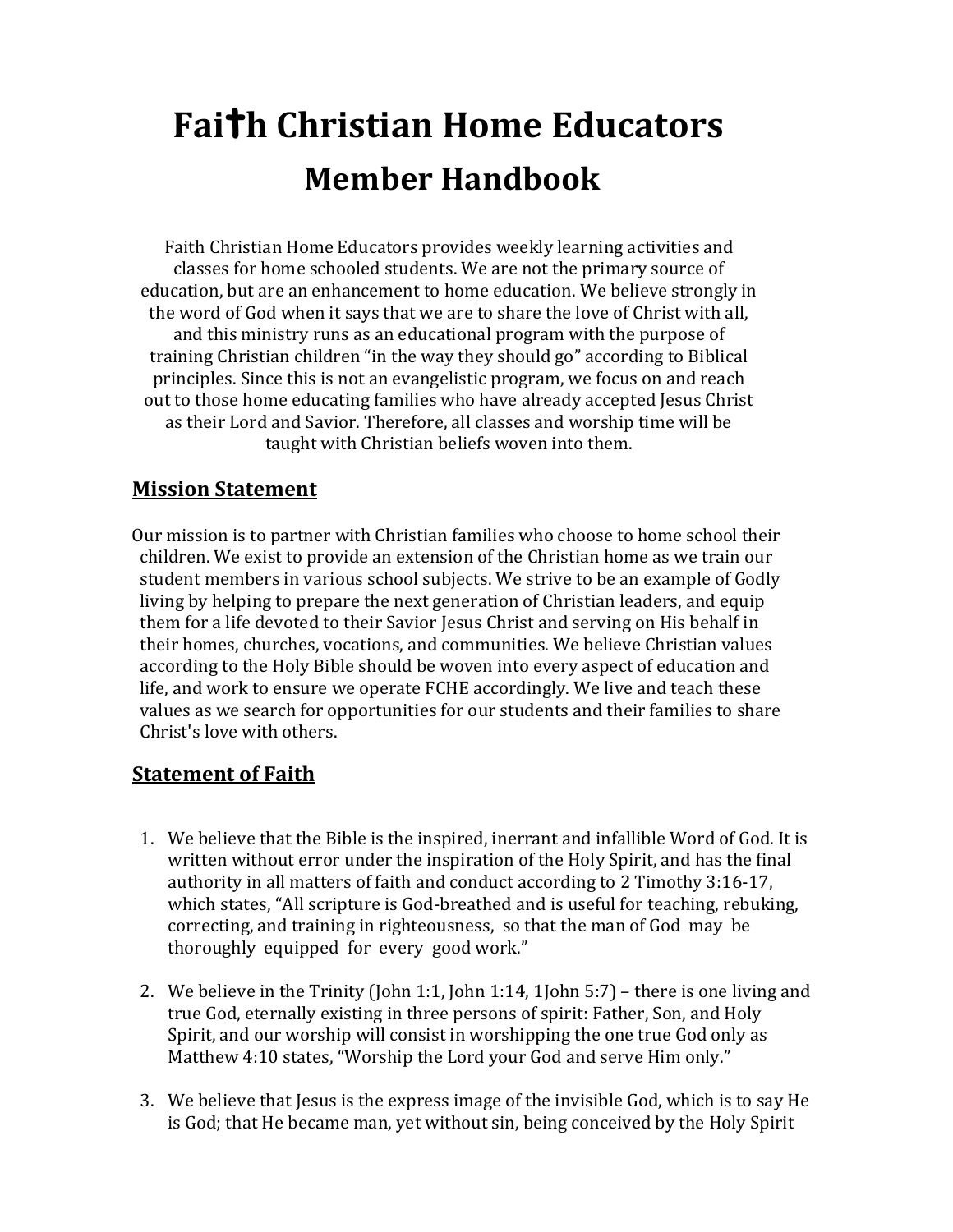and born of the Virgin Mary; that He died on the cross as a substitutionary sacrifice for sin; that He arose from the dead in the body in which He was crucified; that He ascended into heaven in that body glorified, where He is now, our interceding High Priest; and that He will return again personally, visibly, and gloriously.

- 4. We believe those who choose to receive Jesus Christ as their Lord and Savior are saved by grace and destined to an eternal life with God Almighty in Heaven. Salvation is wholly of God; by grace; that God in love, gave His only son to die on the cross for sin, thus procuring the redemption of those who come to Him; that this salvation is not merited in any way by man; that God commands men everywhere to repent of sin and believe in Christ; and that this salvation is eternal in its duration. Ephesians 2:8-9 states, "For it is by grace you have been saved, through faith- and this not from yourselves, it is the gift of God- not by works, so that no one can boast."
- 5. We believe the Lord Jesus died as a sacrifice for our sins; He rose victorious from the grave on the third day; He ascended to the right hand of the Father; He makes continual intercession for believers, and all who believe in Him are justified by His shed blood. Ephesians 1:7 states, "In Him we have redemption through His blood, the forgiveness of sins, in accordance with the riches of God's grace." And Hebrews 7:25 states, "Therefore, He is able to save completely those who come to God through Him because He always lives to intercede for them."
- 6. We believe in the fall of man; although originally created in the image of God, through the disobedience of Adam, man fell into a sinful and spiritually impotent state, totally unable to justify himself before God.
- 7. We believe that all human life is sacred and created by God in His image. Human life is of inestimable worth in all its dimensions, including pre-born babies, the aged, the physically or mentally challenged, and every other stage or condition from conception through natural death. We are therefore called to defend, protect, and value all human life. (Ps. 139)
- 8. We believe that in order to preserve the function and integrity of Faith Christian Home Educators (FCHE), and to provide a biblical role model to the FCHE members and the community, it is imperative that all members of FCHE agree to and abide by the following Statement on Marriage, Gender, and Sexuality. (Matt 5:16; Phil 2:14-16; 1 Thess 5:22.)
	- $\triangleright$  We believe that God wonderfully and immutably creates each person as male or female. These two distinct, complementary genders together reflect the image and nature of God as is stated in Genesis 1:26-27. Rejection of one's biological sex is a rejection of the image of God within that person.
	- $\triangleright$  We believe that the term "marriage" has only one meaning: the uniting of one man and one woman in a single, exclusive union, as delineated in Gen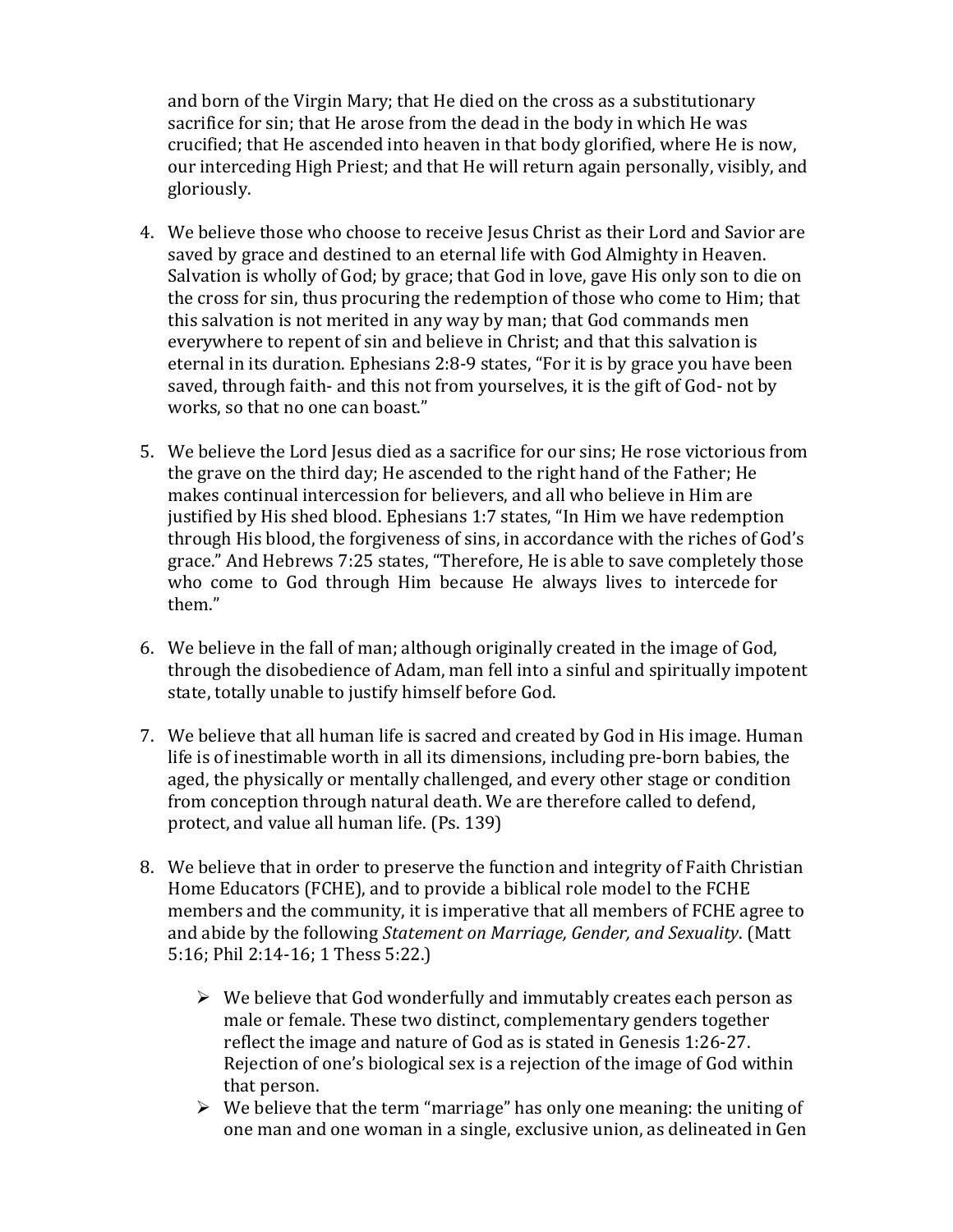2:18-24 and Matt 19:4-5. We believe that God intends sexual intimacy to occur only between a man and a woman who are married to each other. (1 Cor 6:18; 7:2-5; Heb 13:4.) We believe that God has commanded that no intimate sexual activity be engaged in outside of a marriage between a man and a woman.

- $\triangleright$  We believe that any form of sexual immorality (including adultery, fornication, homosexual behavior, sexual conduct, bestiality, incest, and use of pornography) is sinful and offensive to God. (Matt 15:18-19; 1 Cor 6:9-10.)
- 9. We believe that God offers redemption and restoration to all who confess and forsake their sin, seeking His mercy and forgiveness through Jesus Christ. (Acts 3:19-21; Rom 10:9-10; 1 Cor 6:9-11.)
- 10. We believe that every person must be afforded compassion, love, kindness, respect, and dignity. (Mark 12:28-31; Luke 6:31.) Hateful and harassing behavior or attitudes directed toward any individual are to be repudiated and are not in accord with Scripture nor the doctrines of Faith Christian Home Educators.
- 11. We fully adhere to Hebrews 13:8 which states, "Jesus Christ is the same yesterday and today and forever."

#### Final Authority for Matters of Belief and Conduct

The Statement of Faith does not exhaust the extent of our beliefs. The Bible itself, as the inspired and infallible Word of God that speaks with final authority concerning truth, morality, and the proper conduct of mankind, is the sole and final source of all that we believe. For purposes of FCHE's faith, doctrine, practice, policy, and discipline, our Board of Directors is FCHE's final interpretive authority on the Bible's meaning and application.

#### Appearance and Conduct Code

Why is an Appearance and Conduct Code necessary?

Educational research shows that students who wear school uniforms or who follow a dress code do better academically and socially. It is assumed that this is due to the fact that when distractions of clothing are removed or minimized, the focus is then placed on academics. While allowing for personal expression, the goal of our Appearance and Conduct Code is to help our children dress and behave in a manner that will glorify God and will help them to be successful academically.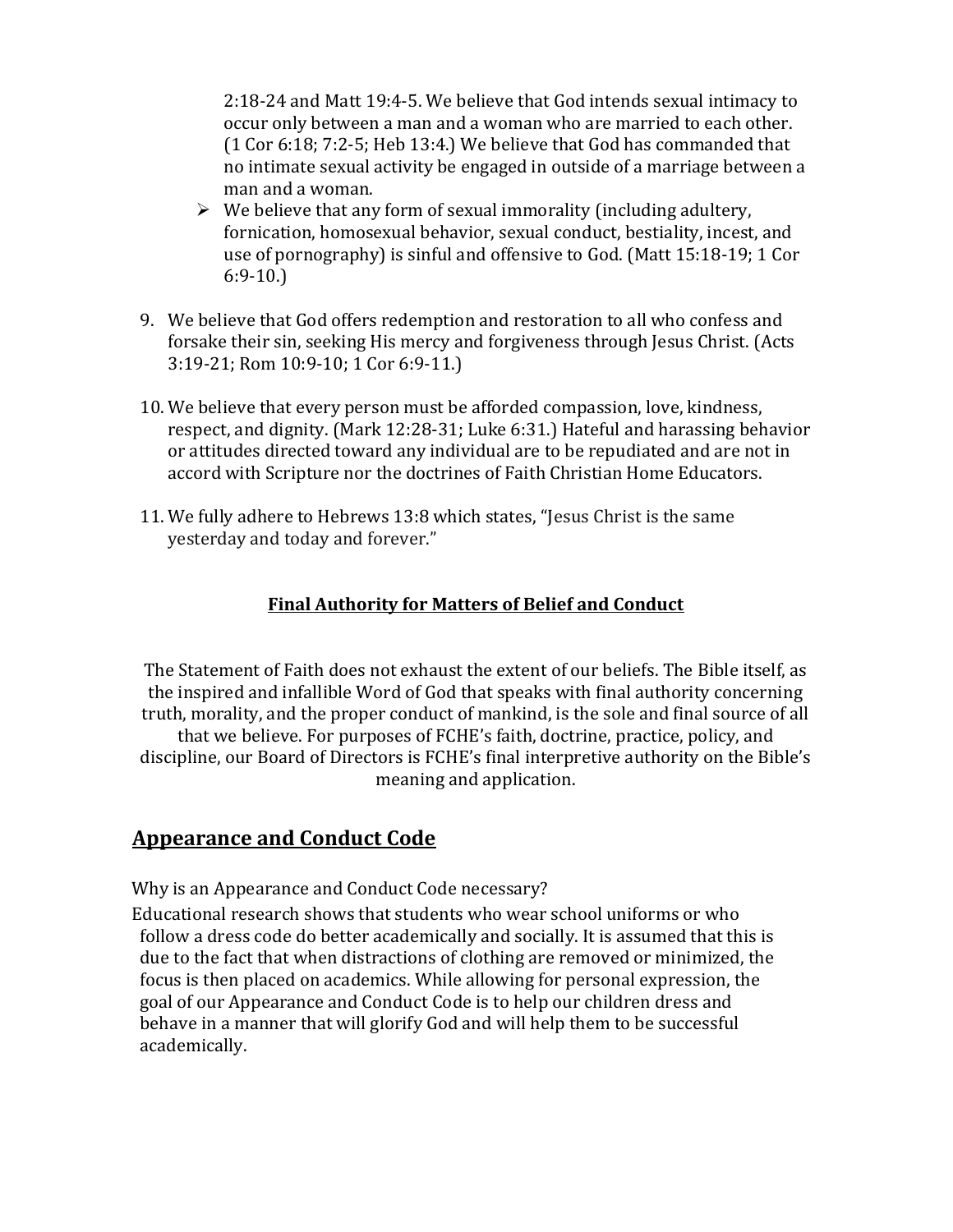#### Appearance Code

- 1. All dress must be modest.
	- a. Tops and bottoms must overlap so midriff skin is not exposed.
	- b. Necklines should not be revealing.
	- c. All shoulder straps should be at least  $1\frac{1}{2}$  inches wide.
	- d. All shorts should have inseams of no less than 4 inches.
	- e. Undergarments should not be seen.
	- f. T-shirts advertising tobacco, alcohol, or containing inappropriate sayings are not allowed.
	- g. Hats are not permitted in the sanctuary or classrooms.
	- h. No perfumes should be worn at Faith due to allergies and sensitivities.
	- i. No yoga pants or leggings without long top that covers the backside, dress, or skirt.
	- j. Skirt lengths should extend past the fingertips when arms are at the side.
- 2. Students must dress in conformance with their biological sex.
- 3. Other distracting or disruptive apparel will be handled on a case by case basis

#### Conduct Code

There are three Bible verses that summarize our expectations of staff and student behavior while participating in FCHE classes and extracurricular activities or while attending special events:

Matthew 6:33 "... Seek first the kingdom of God and His righteousness, and all these things will be added to you."

Luke 10:27 "...Love the Lord your God with all your heart and with all your soul and with all your strength and with all your mind, and your neighbor as yourself."

1 Corinthians 10:31 "...Whether you eat or drink, or whatever you do, do it all for the glory of God."

If we make our decisions with the above verses in mind, the following conduct expectations should be automatically achieved.

#### Conduct Expectations

1. We will abide by Biblical Christian standards of expectation in our speech and in our actions – showing kindness, responsibility, and honesty toward adults and fellow students. We will be attentive and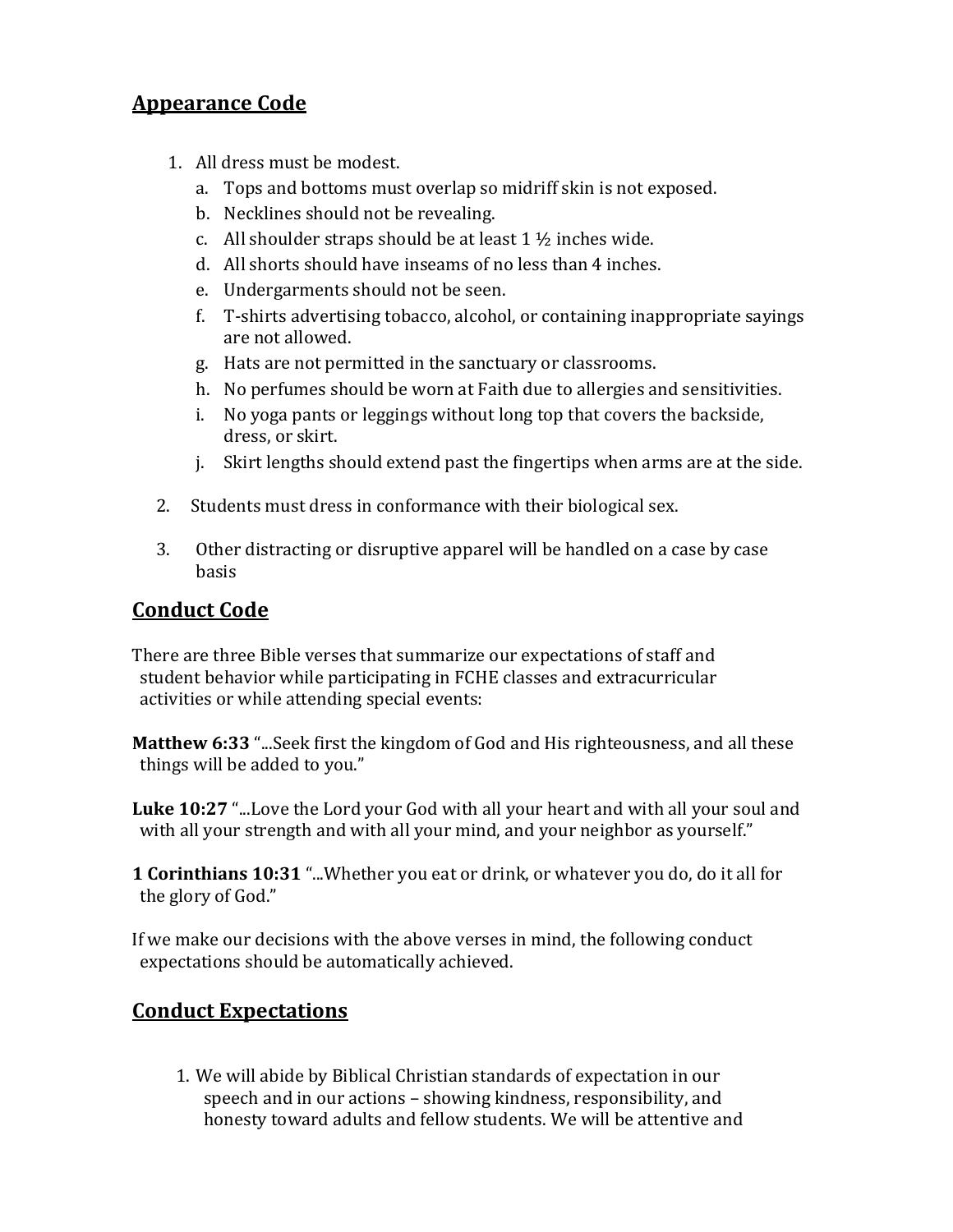cooperative with tutors, helpers, and fellow students at all times. We will refrain from disruptive/distracting behavior during class.

- 2. No swearing or cussing will be tolerated.
- 3. We will watch out for and take care of younger siblings and children in our proximity – being thoughtful of their safety.
- 4. We will be godly role models to younger children, to each other, and to those who are not Christians.
- 5. No weapons of any kind (including, but not limited to guns, knives, pocketknives, or lasers) are allowed on site at any time. Any of these items found in the possession of a student will be confiscated and returned only to the parent.
- 6. No stealing or cheating will be tolerated.
- 7. No electronic devices (including, but not limited to cell phones\*, electronic games, Ipods, and MP3 players) are allowed in the building except in the possession of a parent or tutor. Any electronic items in the possession of a student will be confiscated and put in the cell phone basket until the end of the day. EXCEPTIONS: Cell phone use is permitted at the Welcome Desk for students to contact their parents. \*If it is necessary for a child to carry a cell phone at FCHE, it needs to be out of sight at all times, except when at the Welcome Desk lobby area. Having a phone is a privilege. If rules are not adhered to, further action will be taken. Students may use computers and tablets by themselves (for homework purposes only) in the designated study areas. If the computer/tablet is used for anything other than homework, the privilege will be taken away for the semester.
- 8. No skateboards, heelies, or similar recreational toys will be allowed on church property.
- 9. No illegal drugs, tobacco, alcohol, or drug paraphernalia are allowed on church property at any time including in vehicles.
- 10.No food or drink (except water) is allowed anywhere except in the designated lunch area.
- 11. Inappropriate touch is not allowed at any time. The FCHE Board has full authority to determine what defines inappropriate touch.
- 12. Students will only use restrooms of their biological sex.
- 13. Gambling, with or without the use of money, is not allowed on the premises.
- 14. Please pick up after yourself at lunch and throughout the day.
- 15. Be respectful of our neighbors and church building. No screaming or running around the church building, on the landscaping, or in the parking lot and the street. No climbing trees or signs.
- 16. Stay in the designated areas in between classes. This includes the quiet study areas, or the lunch room where respectful talking is permitted.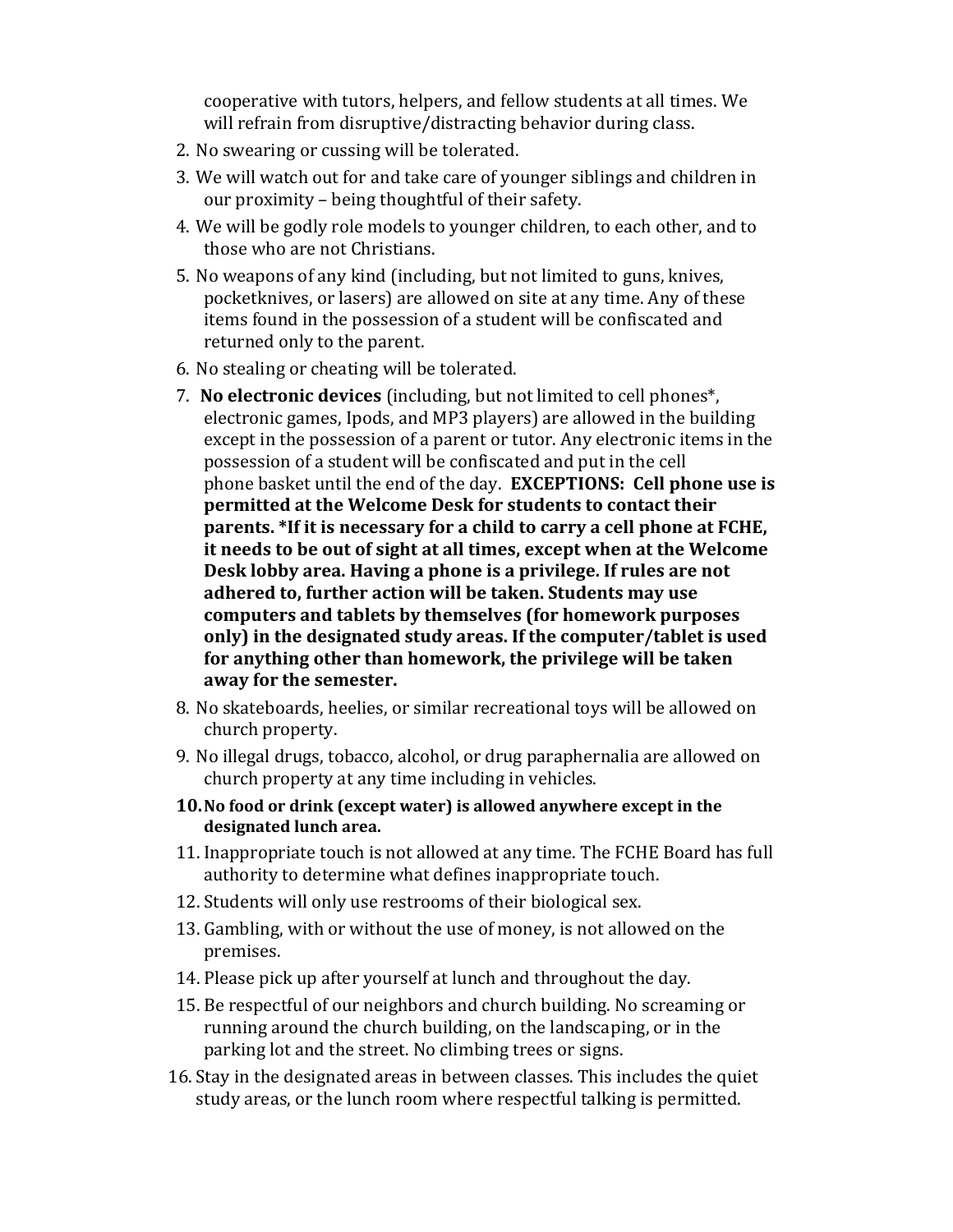- 17. Absolutely no roaming around the church building, and no entering undesignated areas or rooms.
- 18. No playing in the church parking lot.
- 19. Teenagers (13+) may receive prior permission from FCHE Leadership to be in other areas. This privilege will be handled on a case by case basis, and all set rules must be respected and adhered to.
- 20. It is imperative that respect is shown towards any adult at all times.
- 21. Other distracting/disruptive behavior will be handled on a case by case basis.

#### Student Searches

As part of its commitment to fostering a safe and healthy learning environment at FCHE, students are prohibited from possessing weapons or contraband (such as but not limited to alcohol, illegal drugs, and smoking materials) on FCHE premises. All of the facilities, furniture, fixtures, computers, technology or other resources provided by FCHE for use by students while at FCHE, are not private, and may be searched by FCHE officials at any time without advance notice to a student. In addition, when FCHE has reasonable suspicion that a search may uncover a violation of law or of FCHE's rules, FCHE reserves the right to search a student's person or personal possessions, including but not limited to a student's clothing, purse, backpack, book bags, electronic devices, packages, and vehicles on FCHE property. FCHE will strive to ensure that any search is reasonable in scope and intrusiveness. In addition, where it is necessary to search a student's person, FCHE will consider the anatomical sex of the student when determining who will conduct the search and will arrange to have an observer present during the search. In some circumstances, FCHE may decide to contact law enforcement to conduct or assist in a search. If a search yields evidence that a student has violated a law or a FCHE rule, the student may be subject to discipline, up to and including dismissal from FCHE, and the evidence may be seized and, if appropriate, turned over to the police.

#### Parent Expectations

- 1. All parents must sign a waiver and release of liability form for Faith Christian Home Educators, Inc. and North Presbyterian Church.
- 2. Families are expected to arrive promptly so classes may start on time.
- 3. All outside playtime must be supervised by the child's parent(s) if there is not a volunteer supervisor scheduled for the outside play area.
- 4. We do not have a "no drop-off" policy at Faith. However, your child must be scheduled in classes if they are at Faith. A 90 minute "independent study" time, in the designated study area is allowed if your child has a wait time in between classes. All students will agree not to leave the church grounds during this study time. Unscheduled time longer than 90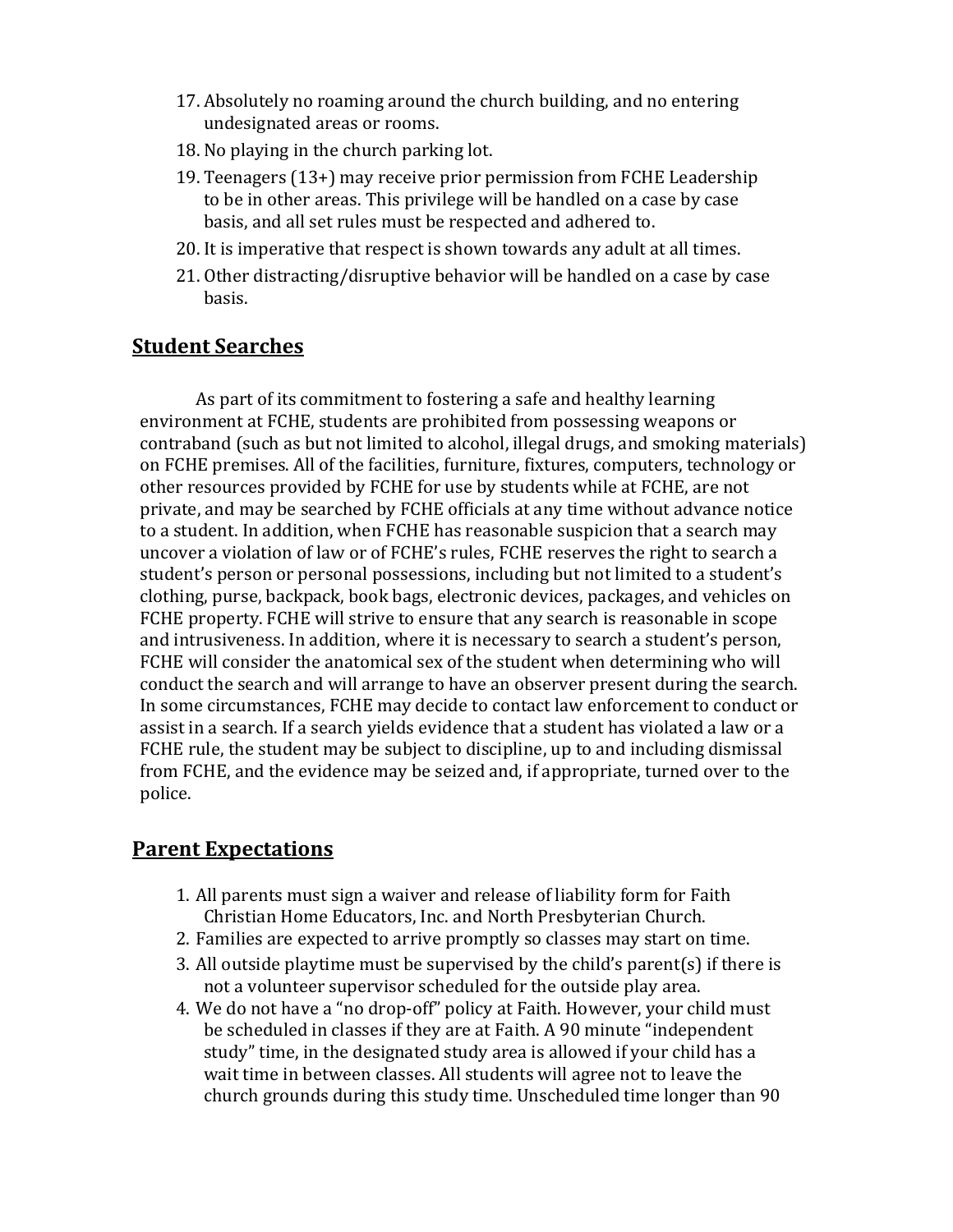minutes, must be supervised by the parent as we do not have someone to specifically watch children when they are not in class.

- 5. For security purposes all children must be signed in with a parent contact phone number and will only be released to a parent, unless other arrangements have been made with administration. Children age 13 and older may sign themselves in and out, but they must include a parent contact number.
- 6. Parents must pay tuition on time as designated on the website.
- 7. All families must affirm the Statement of Faith, Waiver & Release of Liability, and Background Check Consent upon Membership Registration.
- 8. It is the parent's responsibility to ensure students complete and turn in the required homework assignments.

#### Process for Resolving Issues and Conduct Violations

First, an attempt to resolve an issue or code violation should be made between families before consulting the administrator. Email or text is not recommended. FCHE administration will ask if you first attempted to resolve the issue with the family and what steps were taken before intervening. If the administrator decides there is a code violation, the following steps will ordinarily be taken:

1st Offense - Administrator will talk with families to see if the issue is resolved and mediate if necessary. If the 1st offense is violent in nature (either verbally or physically), it will be treated as a 2nd offense.

2nd Offense - Offending student and student's family will meet with administrator - may include a suspension from FCHE for a period of time.

3rd Offense - Student will be expelled from FCHE. The offending student may be readmitted after a period of time at the discretion of the FCHE Board.

Faith's goal is to lead, guide, and direct our students to live out godly lives (ie. advocate modesty vs. just following the dress code). We believe in giving grace for an error, but taking disciplinary action for repeated offenses.

This process is based on the Bible, and it is found to be the most charitable way to deal with difficult relational conflicts. Please refer to Matthew 18:15-20 in which Jesus says, "If your brother sins against you, go and tell him his fault, between you and him alone. If he listens to you, you have gained your brother. But if he does not listen, take one or two others along with you, that every charge may be established by the evidence of two or three witnesses. If he refuses to listen to them, tell it to the church. And if he refuses to listen even to the church, let him be to you as a Gentile and a tax collector. Truly, I say to you, whatever you bind on earth shall be bound in heaven, and whatever you loose on earth shall be loosed in heaven. Again I say to you, if two of you agree on earth about anything they ask, it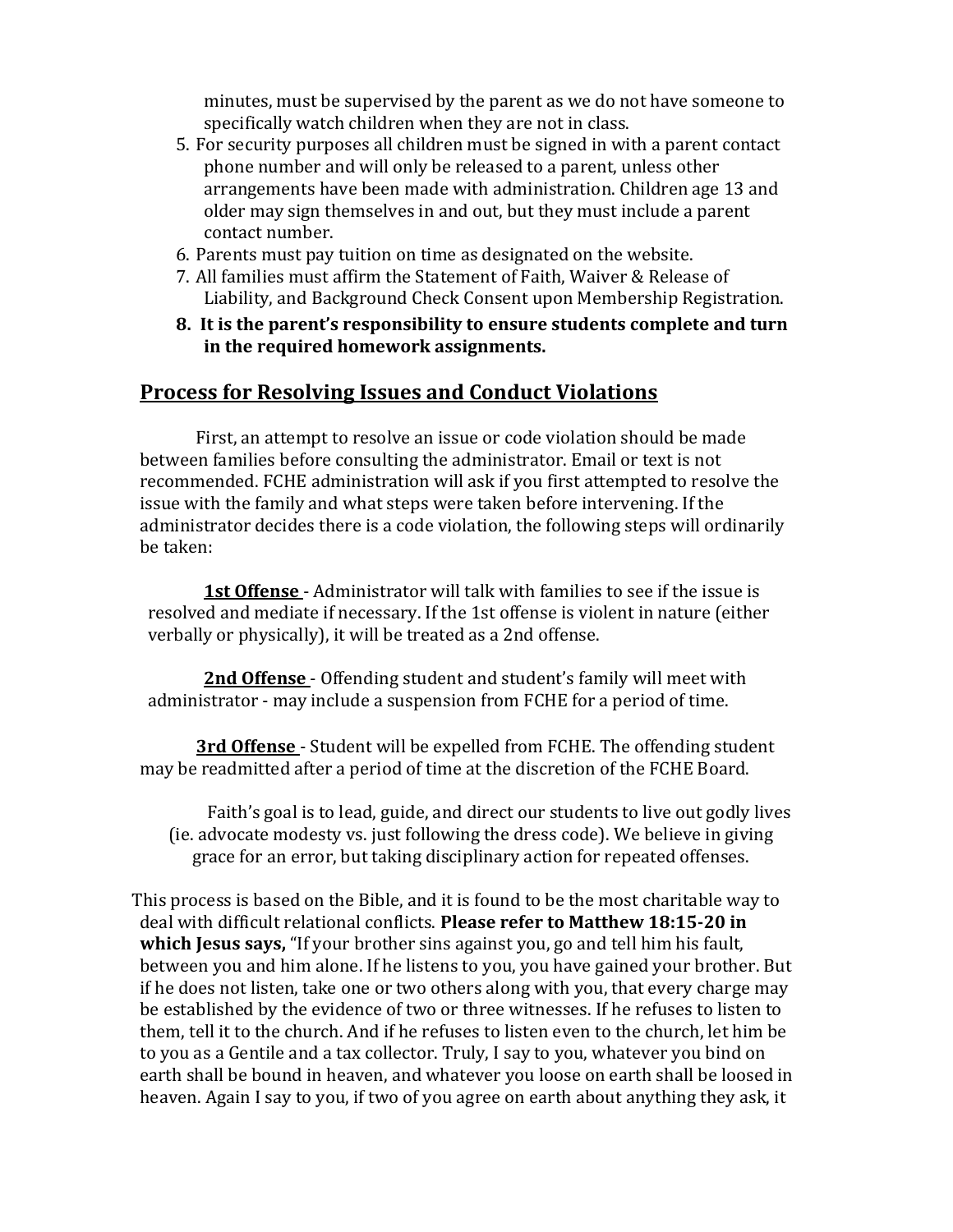will be done for them by my Father in heaven. For where two or three are gathered in my name, there am I among them."

Faith reserves the right to suspend or expel a student for serious or violent misconduct without proceeding through the progression identified above when circumstances and the good of FCHE so require.

#### FCHE Forum Guidelines

As a member family of FCHE you will be added to our Forums through the website. This is the main way we communicate with each other about upcoming events, Faith Notes, etc. You will also be able to use the Forum to send messages to all other FCHE families. There are some guidelines that need to be followed in order to use the Forum.

- $\triangle$  Please use the subject line of your email to give a clear, concise description of your email.
- ◆ DO share information about homeschooling.
- $\triangle$  Do use this group to ask homeschooling advice, ask homeschooling questions, ask co-op questions, sell/gift homeschooling related items, or bless other FCHE families.
- $\div$  Please DO NOT use this group to sell items for a business.
- $\triangle$  Please DO NOT pass along anything of a political nature (endorsing a candidate, ANY political emails). Please use your personal contacts for this.
- $\cdot$  If you have any questions about whether or not something is appropriate to post, please first email faithchristianhome@yahoo.com.

#### Faith Safety Plan & Procedures:

#### Daily Safety Plan:

- A. Doors will remain locked except for the following times: 8:30-9:00 a.m. Arrival Time, 12:15-1:15 p.m - Lunch/Outside Play Time, and 3:30 p.m. - Departure Time.
- B. Welcome Desk Attendant will be present to open doors throughout the school day. Membership card must be shown for admittance.
- C. If there is an unknown person at the door, the attendant will bring the directory with them to the door and ask who the individual is there to see, or the attendant will summon the Administrator for assistance.
- D. There will be one safety drill and/or demonstration per semester.
- E. All Faith Tutors, the Administrator, and the Welcome Desk Attendant will wear whistles or have them readily accessible to be used in case of an emergency.
- F. Planned safety precautions will be taken and procedures followed by Teachers, FCHE Board, and Administrator to ensure children are safe in the event of an emergency.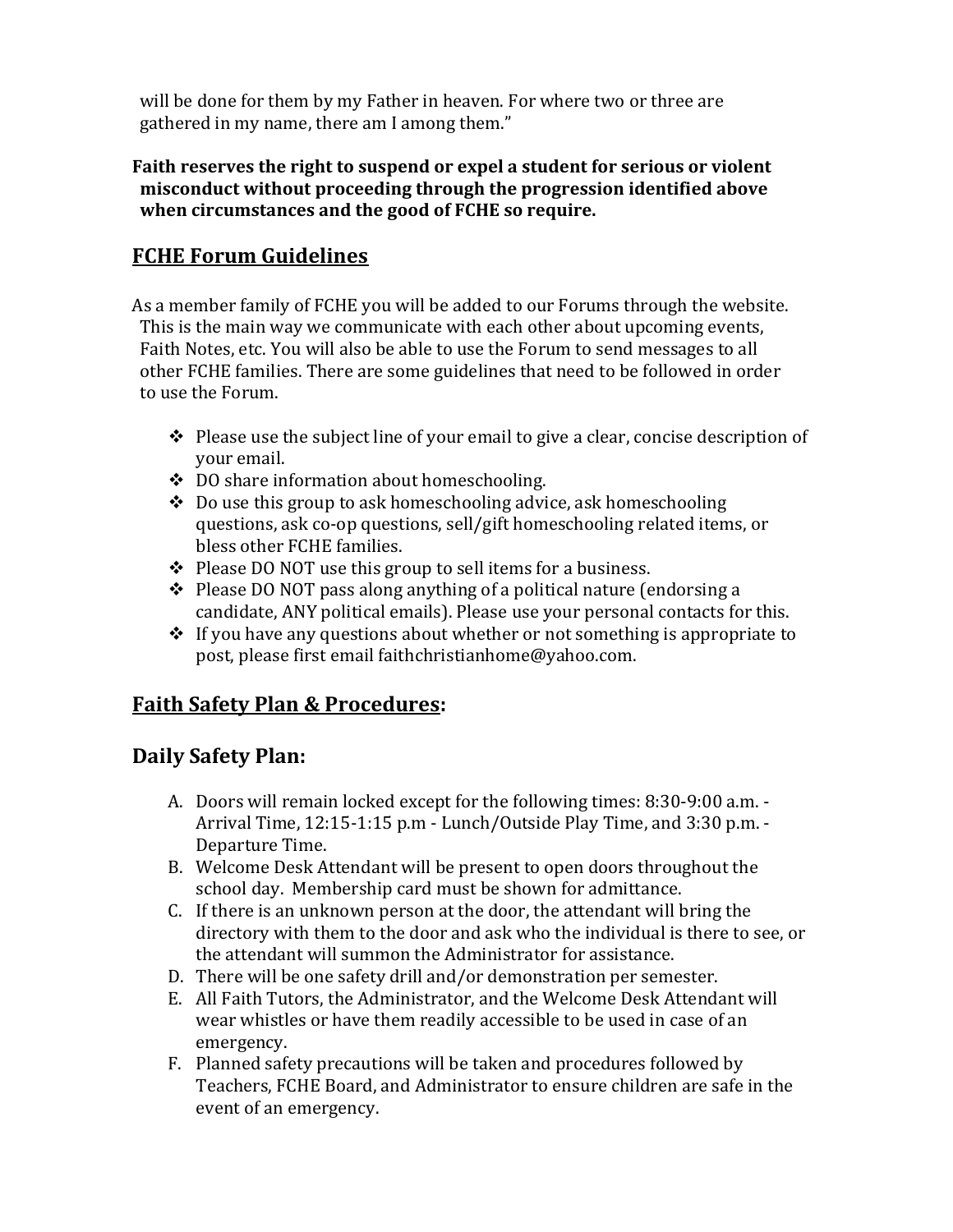#### Fire Procedures:

If a fire is discovered, which cannot be safely and quickly extinguished, Administrator and Welcome Desk Attendant or any other responsible adult should be notified. The Administrator will sound hand held alarm or give three loud, short blasts on a whistle in the lower level hallway repeating at intervals to be sure all have heard the alarm. Teachers should echo the blast once when they've heard the whistle. The administrator will calmly, but loudly say, "Teachers, there is a fire in\_\_\_\_." The administrator will repeat the whistle blasts and blow horn announcement in the hallways. Welcome Desk Attendant will gather the Sign-in Sheets and direct children and adults from the foyer area to a safe exit. Students and adults in Fellowship Hall vacate the building via a safe exit. If a Floater is on duty, their role is to check the bathrooms, and help the Kindergarten Teacher with the little ones if possible, exiting in the safest manner. Teachers will escort children to the nearest exit away from the fire. All teachers and adults will escort students around them and check close bathrooms as they exit. In case of a fire occurring during lunch time, teachers and working adults have a specific role for action. All will meet in the parking lot, and all, who have access to phones, will call 911 at the earliest opportunity. The main objective for all concerned is to vacate the building as quickly as possible.

#### Tornado Procedures:

Upon hearing civil defense sirens or upon learning of an approaching tornado, the Administrator or another responsible adult will direct children to the walls along the hallways, or the designated tornado shelter area. The administrator will sweep the building to ensure all adults and students seek shelter. Using the alarms, the administrator will calmly and loudly say, "Teachers, there is a tornado warning, please usher students to the designated hallways and shelter area" as she walks the building. Teachers will help usher students. The administrator and other adults on duty, will sweep the building (checking bathrooms, etc.) to ensure all adults and students seek shelter.

#### Intruder Procedures:

If an intruder (a person intent on doing harm) enters FCHE, the welcome desk attendant or another responsible adult will discreetly trip the handheld alarm to distract intruder and all adults present will work to subdue/injure intruder with whatever tool or item is handy. Use utmost force and shouts to surprise and disarm intruder . Upon hearing the alarm, teachers will do their best to shut doors, block them, and help children hide out of sight or lead them to safety by vacating the building if possible (possibly via windows, moving to a place out of sight). In addition to blocking the door, tutors will secure children in the classroom and calmly instruct them to hide behind tables and/or out of sight - not in one large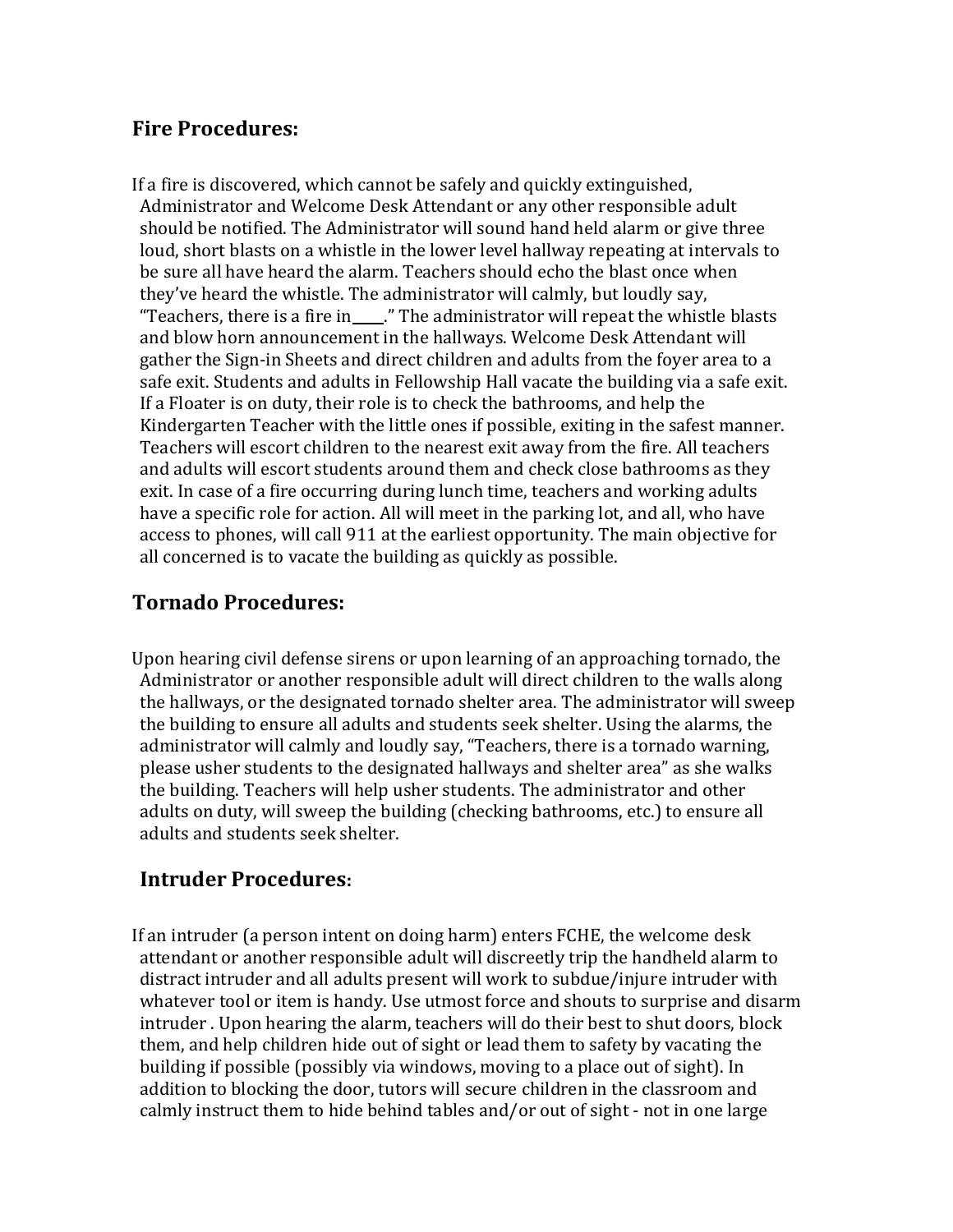group. The Administrator or other adults present will quietly usher/instruct children from the lunchroom/study area toward the back of the sanctuary and to hide out of sight. All, who have access to phones, will call 911 at the earliest opportunity.

### Payment Schedule

Most FCHE classes require a year-long commitment. Please speak with the tutor if you are interested in a ONE semester option.

❧Annual Tuition and Supply Fees are to be made payable directly to the tutors. If possible, total payment may be made in  $One$  installment. However, a  $Two$ Installment Plan is detailed below:

TWO Installment Plan:

 $1$ <sup>\*</sup>Installment (1/2 Combined Total of Annual Tuition + Supply Fee) due by April 22, 2022 (or at the time of registration).

 $2<sup>nd</sup>$  Installment (1/2 Combined Total of Annual Tuition + Supply Fee) due by August 25, 2022.

❧The Annual Membership Fee of \$50 per student is due at time of initial Membership Registration.

❧Tutors are paid directly via PayPal (except Piano Lessons and Band)

#### Tuition, Supply Fees, and Membership Fees are non-refundable after registration unless a class is cancelled.

#### Service Responsibility

Due to the fact that Faith is run entirely by volunteers, each family's participation is vital. Two hours of service time is required for each 1 hour class with a maximum of 16 hours per family Per Semester. Two hours of this time must be performed in a morning or afternoon set-up/clean-up slot each semester. Each family is responsible for having their hours fulfilled by someone 18+ years old (students aged 14+ can complete service hours in certain areas at the discretion of the FCHE Board). Failure to fulfill service hours will result in a charge of \$20 for each unfulfilled hour. Positions and times for volunteering can be found online using Sign-up Genius. Deadlines for service sign-up or buyout are: October 13, 2022 for 1<sup>st</sup> Semester, and February 23, 2023 for 2<sup>nd</sup> Semester. Upon completion of each volunteering session, please sign the daily volunteer sheet at the Welcome Desk and document your hours in the Volunteer Sign-out Book with initials from a FCHE Board Member/FCHE adult in order to receive credit for your hours. A Background Check will be required of every adult who is volunteering per safety requirements (Required every 3 years).